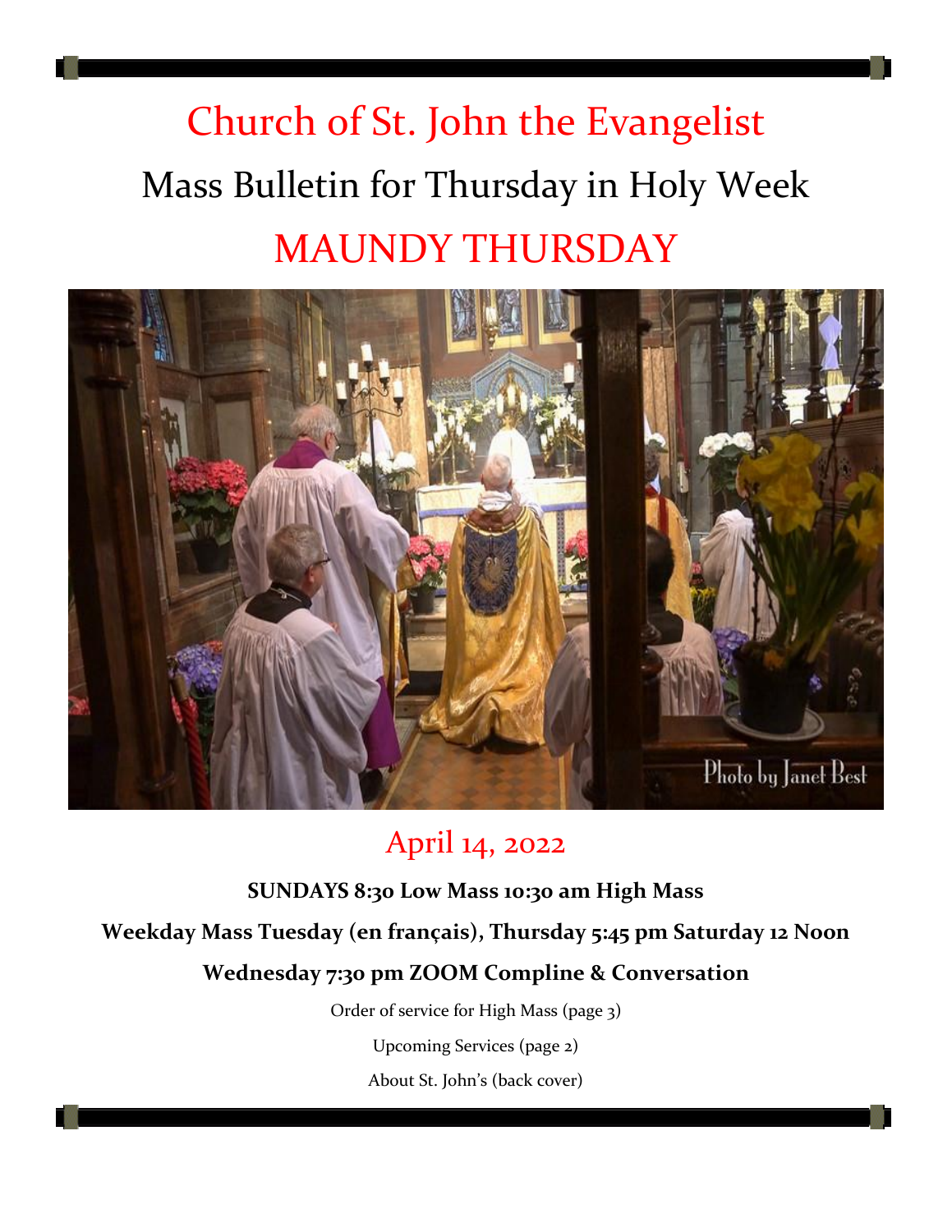## **Services at St. John the Evangelist**

|                  | <b>SUNDAYS</b> 8:30 Low Mass | 10:30 am High Mass                          | In church   |
|------------------|------------------------------|---------------------------------------------|-------------|
|                  |                              | Wednesday 7:30 p.m. Compline & Conversation | <b>ZOOM</b> |
| Friday 7:00 p.m. |                              | sept à huit Bible Study                     | ZOOM        |

**WEEKDAY MASSES. TUESDAY 5:45 pm (en français) THURSDAY 5:45 pm** 

#### **SATURDAY 12 NOON In Church**

**Wednesday & Friday Holy Eucharist at Christ Church Cathedral 12:15**

Permanent Zoom link:<https://zoom.us/j/332912007> (or by phone **438-809-7799** Meeting ID: 332 912 007)

## **HOLY WEEK & EASTER AT THE REDROOF**

### **MAUNDY THURSDAY High Mass of the Last Supper** *5:45* **Vigil** *until 10:00 pm April 14* **GOOD FRIDAY Sung Matins** *12 noon***; Stations** *1:00 pm***;**

**Mass of the pre Sanctified** *1:45 pm* **Sung Tenebrae** *7:00 pm April 15* **EASTER VIGIL** *8:00 pm April 16*

**EASTER SUNDAY Low Mass** *8:30* **High Mass** *10:30 am April 17*

*Easter Mass will be live streamed on* YouTube: [@redroof church](https://www.youtube.com/channel/UCwbXGa7DEPvTyeBjEdoqT1w) and later put on [facebook.com/redroof.ca](https://www.facebook.com/redroof.ca)

#### *In addition, there will be masses on Monday's throughout April at 5:45 pm*

For those visiting for the first time, welcome to St. John the Evangelist! And for our parishioners returning to worship in the church, welcome back! We ask that you please respect the following social distancing measures while worshipping in the church:

- **Masks are required throughout the service.**
- **Please clean your hands with sanitizer on the way in.**
- **Communion will be distributed from the nave of the church, just before the gates. Please keep a one-meter distance from each other. There are markings on the floor**
- **Singing is permitted but only with a mask on.**
- The **bathroom** is located in the hallway to the left, through the door at the back of the church.

**Father Ezra Pickup.** The Funeral for Fr Pickup will take place on June 4 at 2:00pm at Holy Trinity Episcopal Church in Swanton Vermont. St John's will hold a Requiem Mass for Fr Pickup sometime after Easter.

**Spit and Polish Spring Clean: Saturday April 16 at 9:00 am VOLUNTEERS needed to help clean church, both inside and out for Easter.**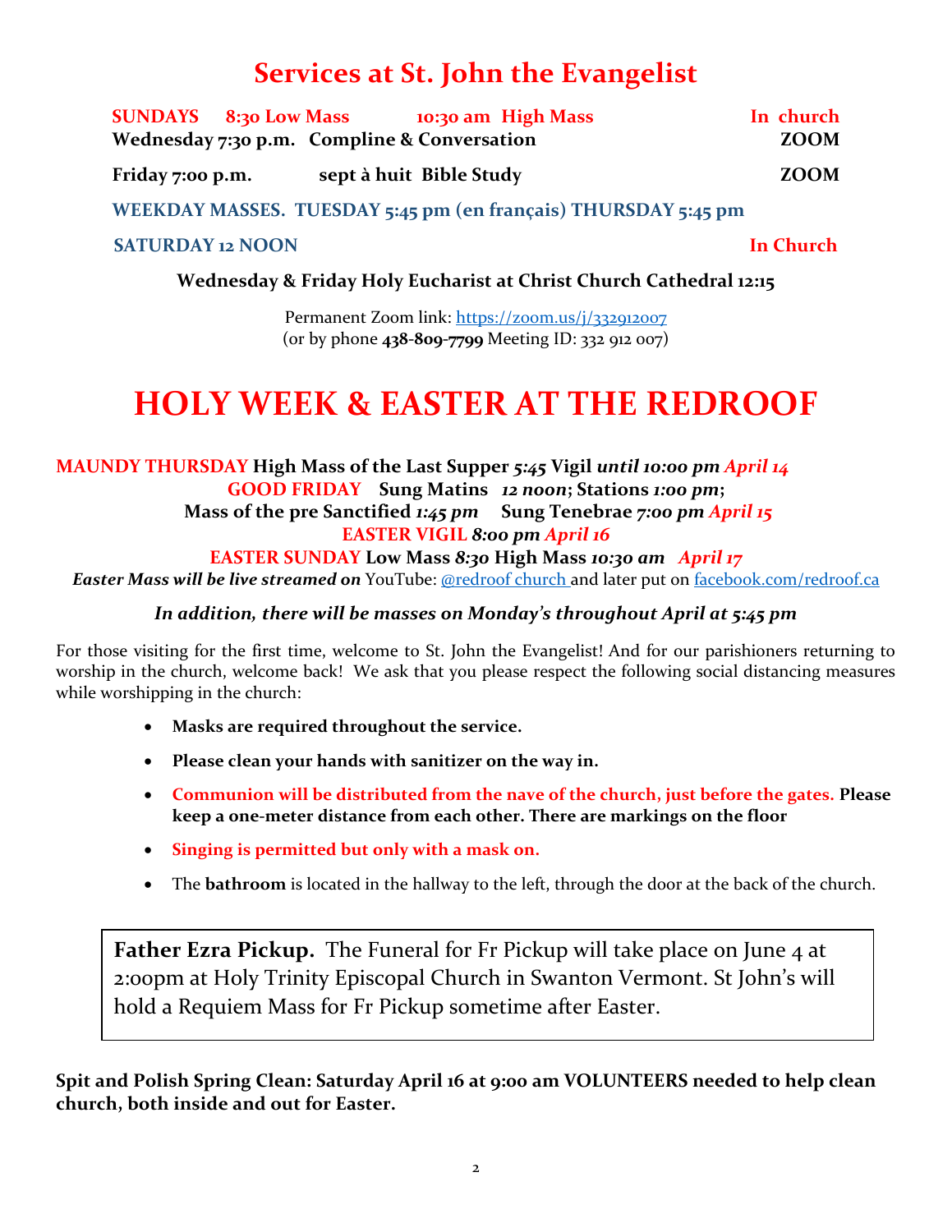### **AN ORDER OF SERVICE - MASS Thursday, April 14- 5:45 p.m.**

**Organ Prelude.** Chorale-prelude on *Vor deinen Thron tret' ich hiermit*, BWV 668, by J. S. Bach (1685-1750)

**THE LITURGY OF THE WORD Mass setting.** *Fons Bonitatis* (chant)

#### **INTRODUCTORY RITE**

*The people stand at the sound of the bell.*

#### *Opening Hymn. # 327 Once and only once (Albano)*

| 1. Once, only once, and once for all,    | 4. So he, who once atonement wrought,    |
|------------------------------------------|------------------------------------------|
| His precious life he gave;               | Our Priest of endless power,             |
| Before the Cross in faith we fall,       | Presents himself for those he bought     |
| And own it strong to save.               | In that dark noontide hour.              |
| 2. 'One offering, single and complete, ' | 5. His Manhood pleads where now it lives |
| With lips and hearts we say;             | On heaven's eternal throne,              |
| But what he never can repeat             | And where in mystic rite he gives        |
| He shows forth day by day.               | Its presence to his own.                 |
| 3. For as the priest of Aaron's line     | 6. And so we show thy death, O Lord,     |
| Within the holiest stood,                | Till thou again appear,                  |
| And sprinkled all the mercy-shrine       | And feel, when we approach thy board,    |
| With sacrificial blood;                  | We have an altar here                    |

#### **Introit.**

*But as for us, it behoveth us to glory in the Cross of our Lord Jesus Christ: in whom is our salvation, our life, and resurrection: by whom we were saved, and obtained our freedom***.** Psalm.*God be merciful unto us, and bless us: and shew us the light of his countenance, and be merciful unto us.* Repeat antiphon. [Glory be*...* is omitted during Passiontide]

#### **Kyrie eleison.**

**Kyrie eleison. Christe eleison. Kyrie eleison.**

#### **Gloria in Excelsis.**

Glory be to God on high**, and in earth peace, good will towards men. We praise thee, we bless thee,** we glorify thee. We give thanks to thee for thy great glory, O Lord God, heavenly king, God the **Father Almighty. O Lord, the only begotten Son, Jesus Christ, O Lod God, Lamb of God, Son of** the Father, that takest away the sin of the world, have mercy upon us. Thou that takest away the sin of the world, receive our prayer. Thou that sittest at the right hand of God the Father, have mercy upon us. For thou only art holy, thou only art the Lord; thou only O Christ, with the Holy **Ghost, art most high in the glory of God the Father. Amen.**

#### **The Collect of the Day**

*Priest.* The Lord be with you. *People.* **And with thy spirit.** *Priest.* Let us pray.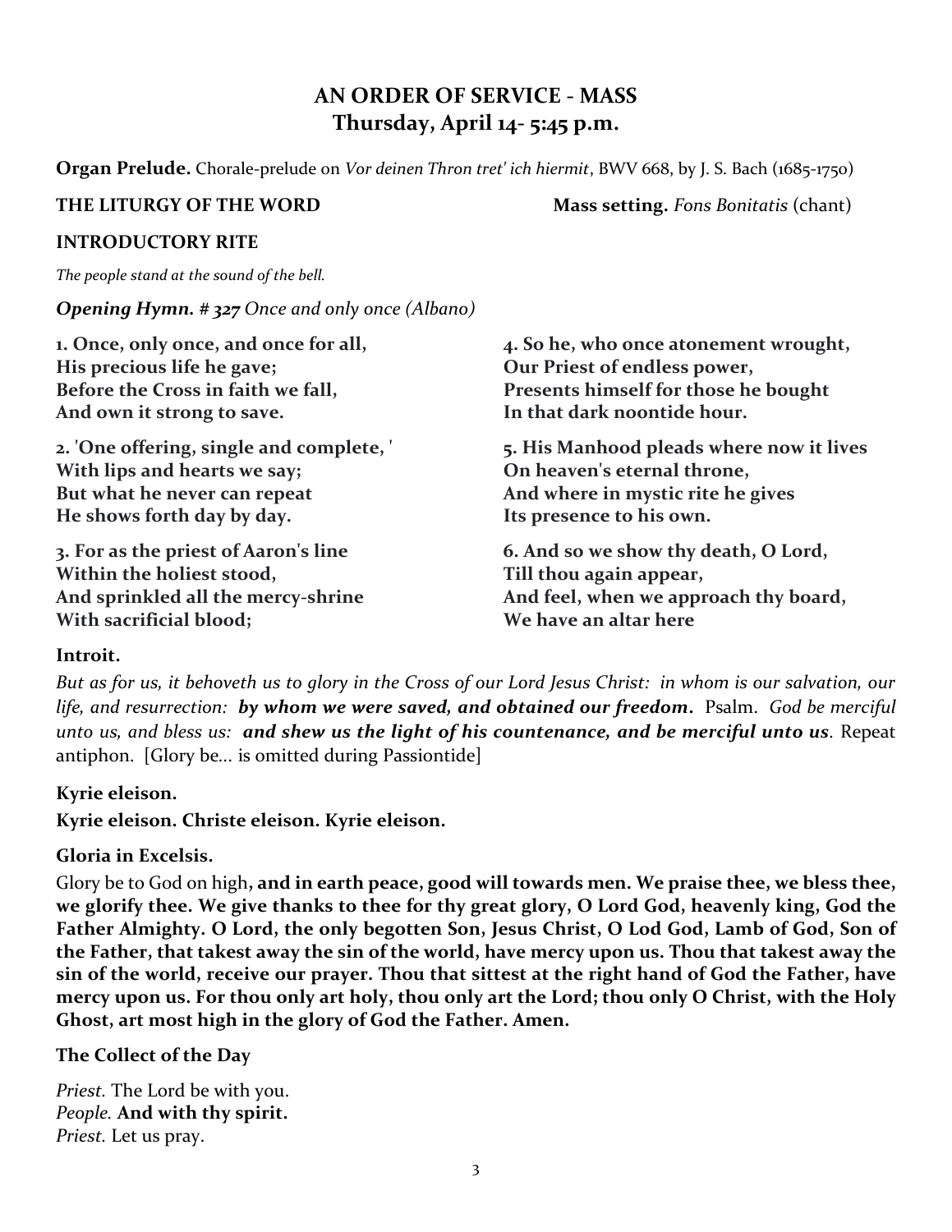O God, who in a wonderful sacrament hast left unto us a memorial of thy passion: Grant us so to reverence the holy mysteries of thy Body and Blood, that we may ever know within ourselves the fruit of thy redemption; who livest and reignest with the Father in the unity of the Holy Ghost, one God, world without end. Amen

#### **THE LESSONS**

#### **The First Lesson** *Exodus 12: 1-11*

And the Lord spake unto Moses and Aaron in the land of Egypt, saying, This month shall be unto you the beginning of months: it shall be the first month of the year to you. Speak ye unto all the congregation of Israel, saying, In the tenth day of this month they shall take to them every man a lamb, according to the house of their fathers, a lamb for an house: and if the household be too little for the lamb, let him and his neighbour next unto his house take it according to the number of the souls; every man according to his eating shall make your count for the lamb. Your lamb shall be without blemish, a male of the first year: ye shall take it out from the sheep, or from the goats; and ye shall keep it up until the fourteenth day of the same month: and the whole assembly of the congregation of Israel shall kill it in the evening. And they shall take of the blood, and strike it on the two side posts and on the upper door post of the houses, wherein they shall eat it. And they shall eat the flesh in that night, roast with fire, and unleavened bread; and with bitter herbs they shall eat it. Eat not of it raw, nor sodden at all with water, but roast with fire; his head with his legs, and with the purtenance thereof. And ye shall let nothing of it remain until the morning; and that which remaineth of it until the morning ye shall burn with fire. And thus shall ye eat it; with your loins girded, your shoes on your feet, and your staff in your hand; and ye shall eat it in haste: it is the Lord's passover.

### **Gradual.**

Christ became obedient for our sakes unto death: **even the death of the cross**. Wherefore God also hath highly exalted him: **and given him the Name which is above every name.**

#### **The Epistle** *1 Corinthians 11.23-29*

Brethren, I have received of the Lord that which also I delivered unto you, That the Lord Jesus the same night in which he was betrayed took bread; and when he had given thanks, he brake it, and said, Take, eat; this is my body, which is broken for you: this do in remembrance of me. After the same manner also he took the cup, when he had supped, saying, This cup is the new covenant in my blood: this do ye, as oft as ye drink it, in remembrance of me. For as often as ye eat this bread, and drink this cup, ye do show the Lord's death till he come. Wherefore, whosoever shall eat this bread, and drink this cup of the Lord, unworthily, shall be guilty of the body and blood of the Lord. But let a man examine himself, and so let him eat of that bread, and drink of that cup. For he that eateth and drinketh unworthily, eateth and drinketh damnation to himself, not discerning the Lord's body.

#### **Tract.** *The people stand.*

From the rising of the sun even unto the going down of the same: **my Name is great among the Gentiles**. And in every place incense shall be offered unto my Name, and a pure offering: **for my Name shall be great among the heathen.** Come eat of my bread: **and drink ye of the wine which I have mingled for you**.

*Deacon.*The Lord be with you. *People.* **And with thy spirit.**

**The Gospel** *St. John 13:1-11*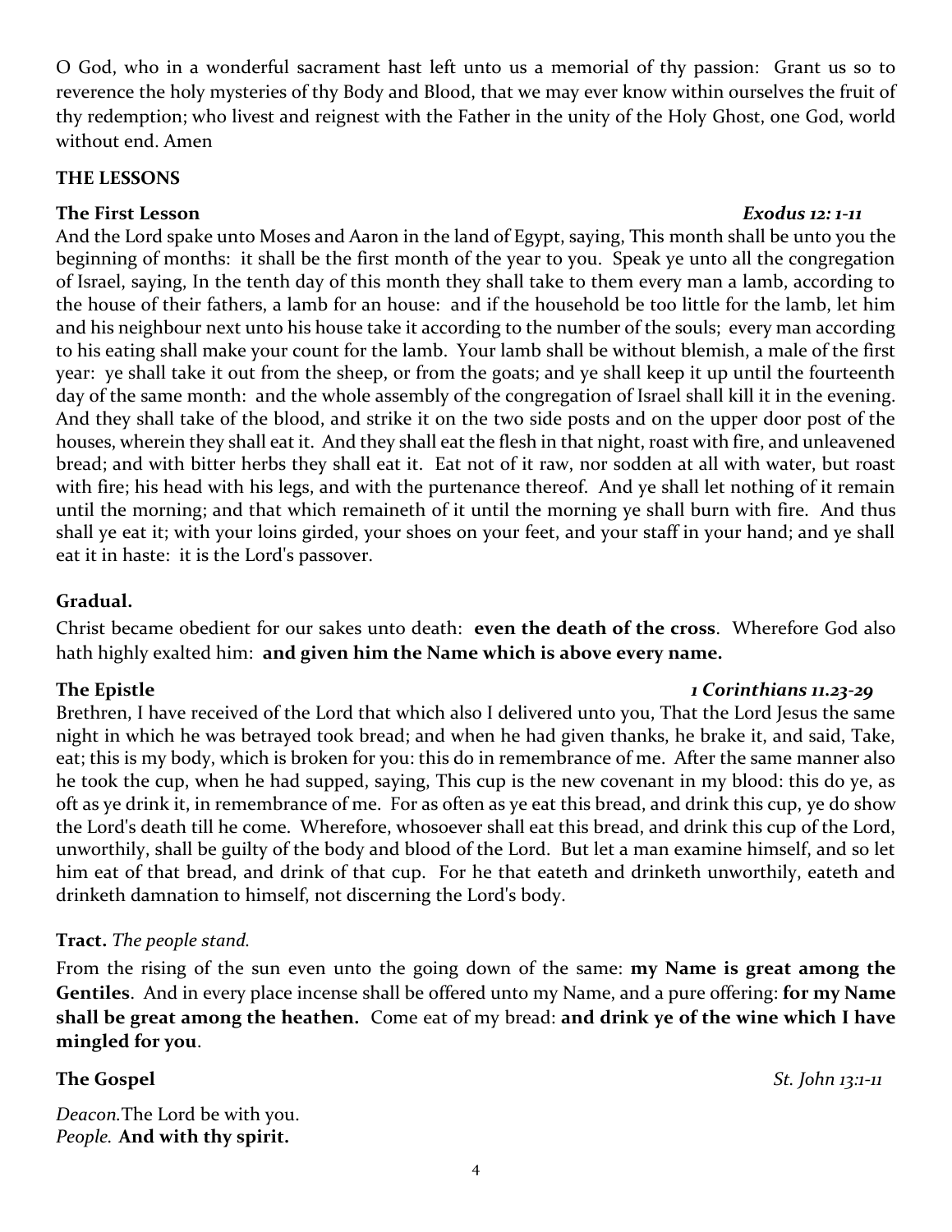*Deacon.*The Holy Gospel is written in the thirteenth chapter of the Gospel according to Saint John, beginning at the first verse.

*People.* **Glory be to thee, O Lord.** 

Now before the feast of the Passover, when Jesus knew that his hour was come that he should depart out of this world unto the Father, having loved his own which were in the world, he loved them unto the end. And supper being ended, the devil having now put into the heart of Judas Iscariot, Simon's son, to betray him; Jesus knowing that the Father had given all things into his hands, and that he was come from God, and went to God; he riseth from supper, and laid aside his garments: and took a towel, and girded himself. After that, he poureth water into a basin, and began to wash the disciples' feet, and to wipe them with the towel wherewith he was girded. Then cometh he to Simon Peter; and Peter saith unto him, Lord, doest thou wash my feet? And Jesus answered and said unto him. What I do thou knowest not now; but thou shalt know thereafter. Peter saith unto him, Thou shalt never wash my feet. Jesus answered him, If I wash thee not, thou hast not part with me. Simon Peter saith unto him, Lord, not my feet only, but also my hands and my head. Jesus saith to him, He that is washed needeth not save to wash his feet, but is clean every whit: and ye are clean, but not all. For he knew who should betray him: therefore said he, Ye are not all clean.

#### *People.* **Praise be to thee, O Christ.**

**Homily** *Father Keith Schmidt*

#### **THE MAUNDY WASHING OF THE FEET**

*Antiphon.* A new commandment give I unto you: that ye love one another, as I have loved you, saith the Lord. Verse. **Blessed are those that are undefiled in the way: and walk in the law of the Lord**. *Repeat antiphon*.

*Antiphon.* Let there abide in you faith, hope, and charity, these three: but the greatest of these is charity. Verse. **Now abideth faith, hope and charity, these three; but the greatest of these is charity**. Repeat antiphon.

Antiphon. **Where charity and love are, there is God**. Verses. **The Love of Christ joined us in one; let us rejoice and be glad in him**. [Antiphon]

**Let us fear and love the living God; and love one another in sincerity of heart.** [Antiphon]

**When therefore, we are joined together; let us see that we be not divided in spirit**. [Antiphon]

**Let all malicious wranglings and contentions cease; and let Christ our God be in the midst of us**. [Antiphon]

**So may we with the blessed see in glory thy countenance, Christ our God**. [Antiphon]

**Joy that is infinite and undefiled; forever and forever**.

V. Thou hast charged, O Lord

**R. That we should diligently keep thy commandment.**

V. Thou didst wash the feet of ty disciples

R. **Despise not thou the works of thine own hands**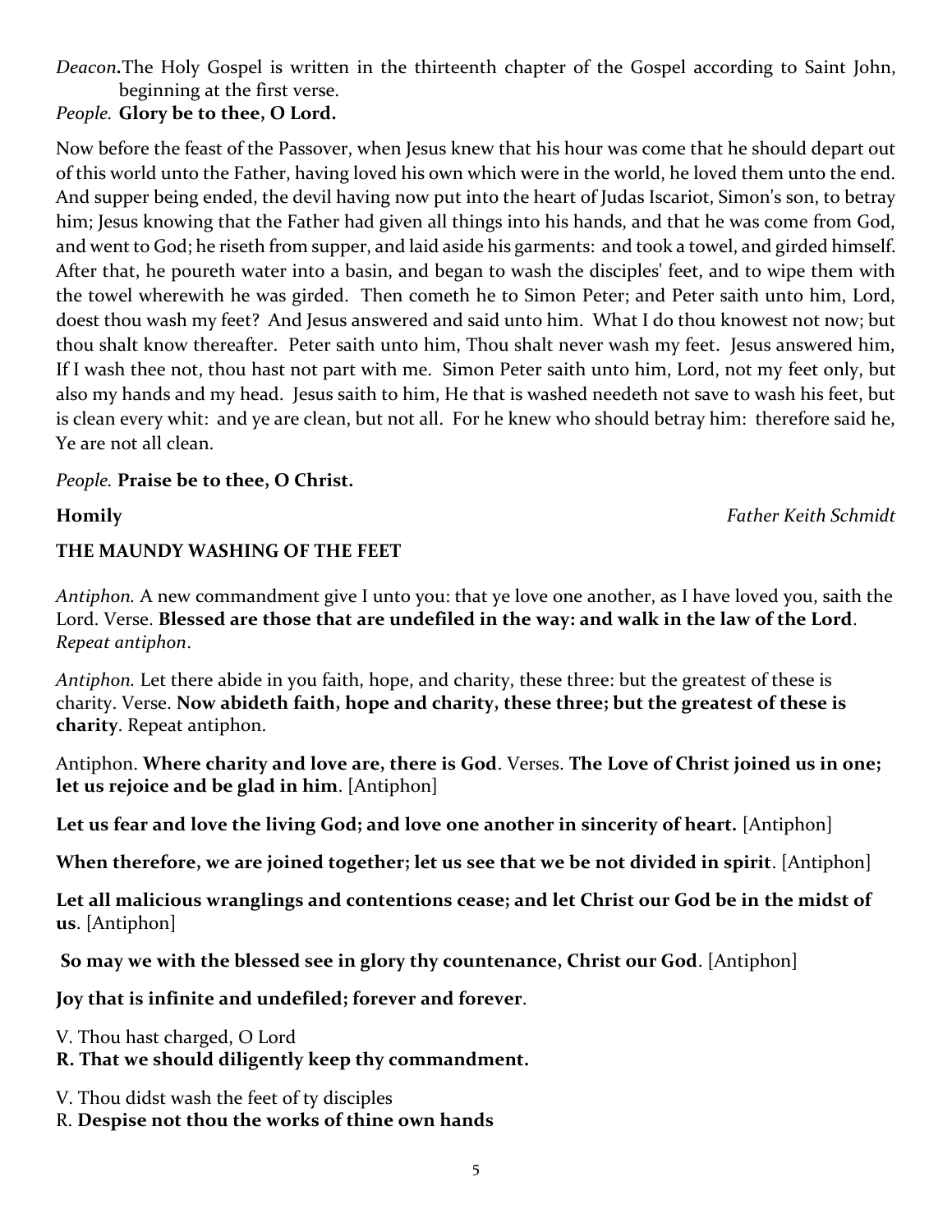#### V. Lord hear our prayer R. **And let my cry come unto thee**

V. The Lord be with you

**R. And with thy spirit.**

Let us Pray. We beseech thee, O Lord mercifully to assist this our bounden duty and service and for as much as thou didst vouchsafe to wash the feet of thy disciples, despise not thou the works of thine own hands which thou has bidden us to follow and mercifully grant that as we have this day washed away our outward defilements so by thee we may inwardly be cleansed from all our offences. Who livest and reignest God, world without end. **Amen**

### **Offertory.**

The right hand of the Lord hath the preëminence: the right hand of the Lord bringeth mighty things to pass: **I shall not die, but live, and declare the works of the Lord.**

**Hymn. #324** *O thou, who at Thy Eucharist did pray*

| 1. O thou, who at thy Eucharist didst pray   | O bring them back, good Shepherd of the      |
|----------------------------------------------|----------------------------------------------|
| that all thy Church might be for ever one,   | sheep,                                       |
| grant us at every Eucharist to say           | back to the faith which saints believed of   |
| with longing heart and soul, "thy will be    | old,                                         |
| done."                                       | back to the Church which still that faith    |
| O may we all one Bread, one Body be,         | doth keep;                                   |
| through this blest Sacrament of unity.       | soon may we all one Bread, one Body be,      |
|                                              | through this blest Sacrament of unity.       |
| 2. For all thy Church, O Lord, we intercede; |                                              |
| make thou our sad divisions soon to cease;   | 4. So, Lord, at length when sacraments shall |
| draw us the nearer each to each, we plead,   | cease,                                       |
| by drawing all to thee, O Prince of Peace;   | may we be one with all thy Church above,     |
| thus may we all one Bread, one Body be,      | one with thy saints in one unbroken peace,   |
| through this blest Sacrament of unity.       | one with thy saints in one unbounded love;   |
|                                              | more blessed still, in peace and love to be  |
| 3. We pray thee too for wanderers from thy   | one with the Trinity in Unity.               |
| fold;                                        |                                              |

**Offertory motet.** *Ubi caritas* by M. Duruflé (1902-1986)

*The people stand to receive the censing from the thurifer, bowing in response.*

*Priest.* Pray that my sacrifice and yours may be acceptable to God, the almighty Father. *People.***May the Lord receive this sacrifice at thy hands, to the praise and glory of his Name, to our benefit, and to that of all his holy Church.**

#### **The Intercessions**

*Deacon.* Let us pray for...

*The deacon offers the biddings. After praying for the departed, the deacon says:*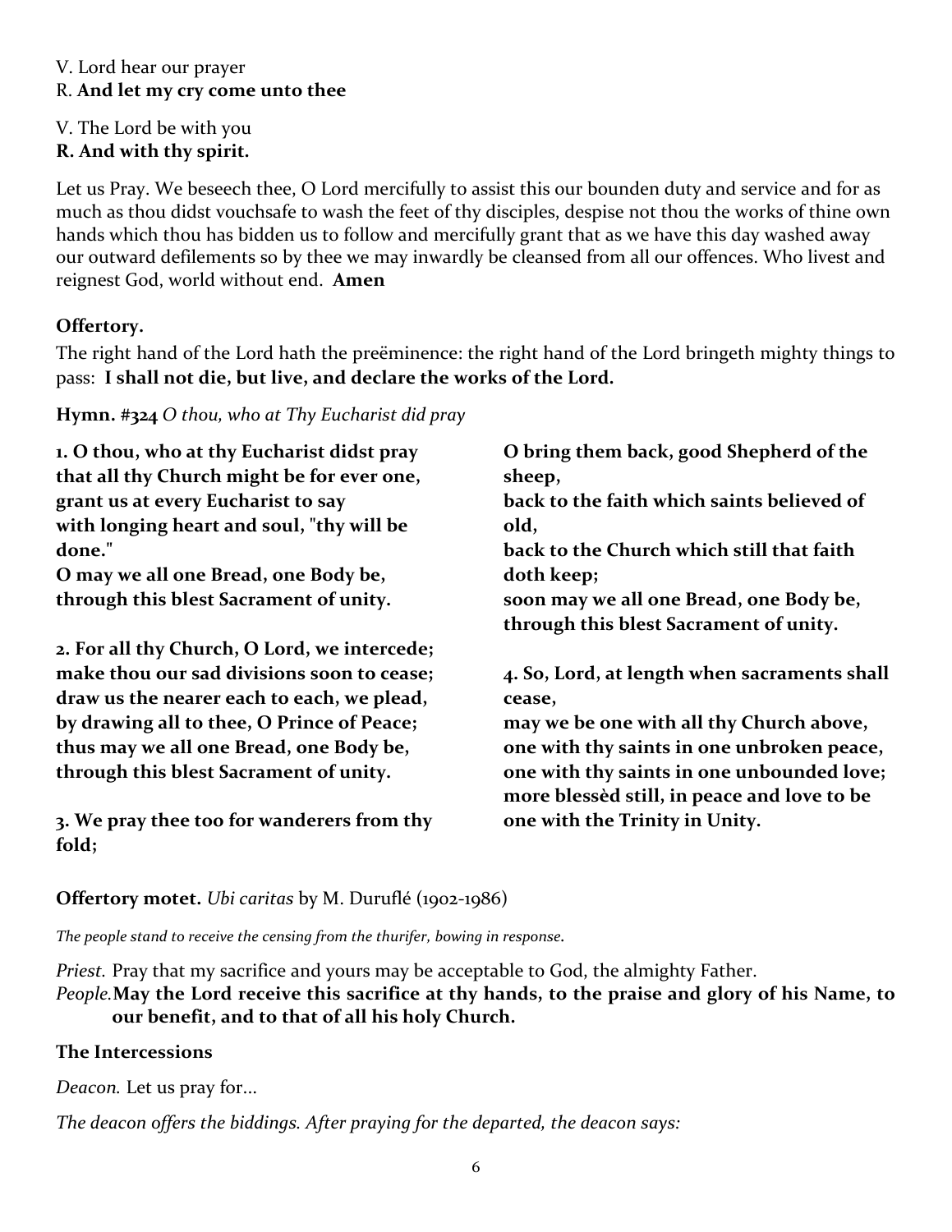Rest eternal grant unto them, O Lord, and let light perpetual shine upon them. **Amen.** Gathering together all our intercessions we entrust them to the prayer of Our Lady, Hail Mary, full of grace, the Lord is with thee. Blessed art thou among women, and blessed is the fruit of thy womb, Jesus. *People.* **Holy Mary, Mother of God, pray for us sinners now and at the hour of our death. Amen**

#### *The people kneel.*

Priest. Almighty and everliving God, who by thy holy Apostle hast taught us to make prayers and supplications, and to give thanks for all men: we humbly beseech thee most mercifully to accept our alms and oblations, and to receive these our prayers, which we offer unto thy divine Majesty; beseeching thee to inspire continually the universal Church with the spirit of truth, unity, and concord: And grant that all they that do confess thy holy Name may agree in the truth of thy holy word, and live in unity and godly love.

We beseech thee also to lead all nations in the way of righteousness; and to guide and direct their governors and rulers, that thy people may enjoy the blessings of freedom and peace: And grant unto thy servant *ELIZABETH* our Queen, and to all that are put in authority under her, that they may truly and impartially administer justice, to the maintenance of thy true religion and virtue.

Give grace, O heavenly Father, to all Bishops, Priests, and Deacons, and specially to thy servant *MARY*  our bishop, *LINDA* our primate, and *JUSTIN*, Archbishop of Canterbury, that they may both by their life and doctrine set forth thy true and living Word, and rightly and duly administer thy holy sacraments.

Prosper, we pray thee, all those who proclaim the gospel of thy kingdom among the nations: And to all thy people give thy heavenly grace, and specially to this congregation here present, that, with meek heart and due reverence, they may hear and receive thy holy Word; truly serving thee in holiness and righteousness all the days of their life.

And we most humbly beseech thee of thy goodness, O Lord, to comfort and succour all them who in this transitory life are in trouble, sorrow, need, sickness, or any other adversity, especially those for whom our prayers are desired.

We remember before thee, O Lord, all thy servants departed this life in thy faith and fear: and we bless thy holy Name for all who in life and death have glorified thee; especially the ever-Blessed Virgin Mary, Blessed John the Evangelist our Patron, and all thy saints, beseeching thee to give us grace that, rejoicing in their fellowship, we may follow their good examples, and with them be partakers of thy heavenly kingdom.

Grant this, O Father, for Jesus Christ's sake, our only Mediator and Advocate, to whom, with thee and the Holy Ghost, be all honour and glory, world without end. **Amen.**

*Deacon.* Ye that do truly and earnestly repent you of your sins, and are in love and charity with your neighbours, and intend to lead the new life, following the commandments of God, and walking from henceforth in his holy ways: Draw near with faith, and take this holy Sacrament to your comfort; and make your humble confession to Almighty God, meekly kneeling upon your knees.

*Priest and people together.* **Almighty God, Father of our Lord Jesus Christ, maker of all things, judge of all men: we acknowledge and confess our manifold sins and wickedness, which we from time to time most grievously have committed, by thought, word, and deed, against thy Divine Majesty. We do earnestly repent, and are heartily sorry for these our misdoings. Have mercy upon us, most merciful Father; for thy Son our Lord Jesus Christ's sake, forgive us all that is past;**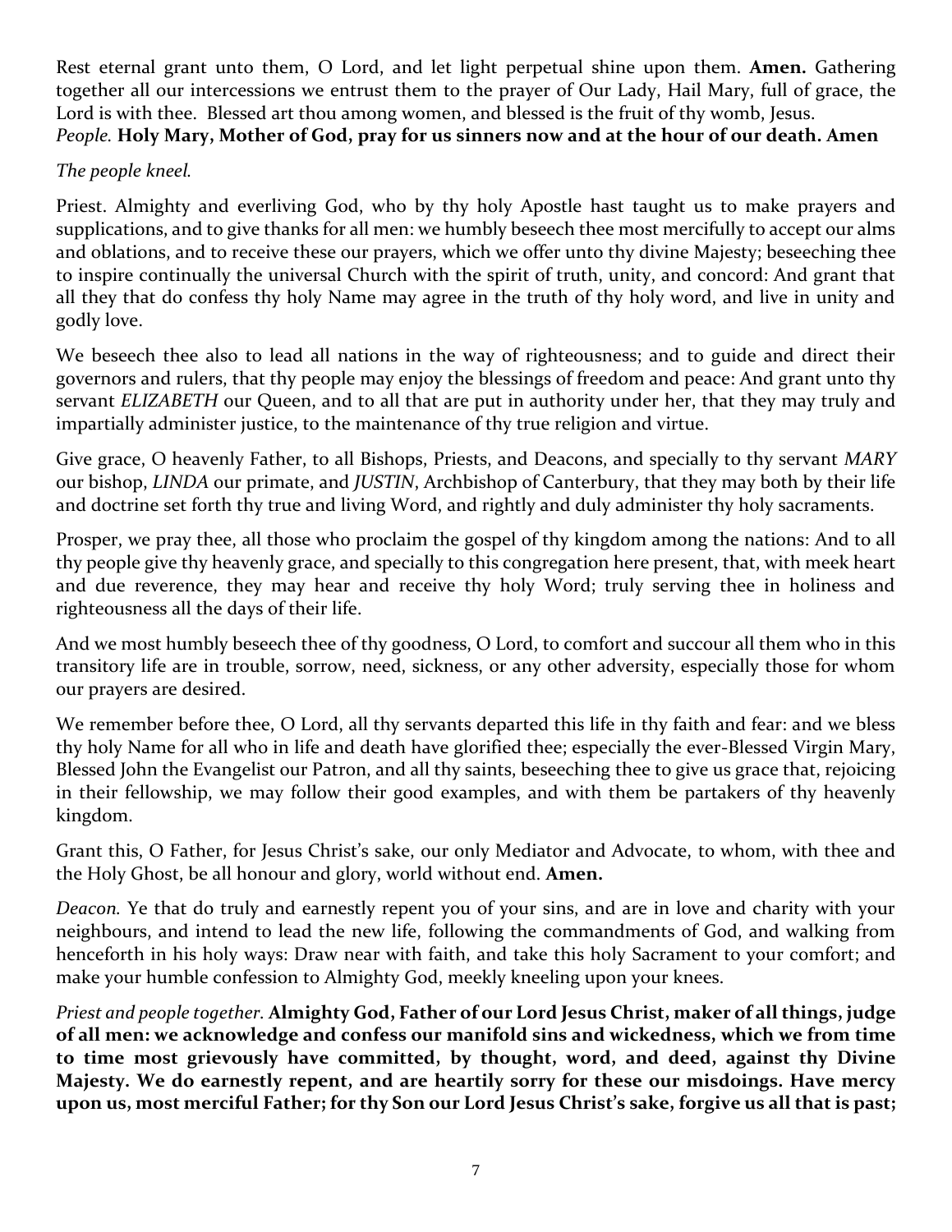#### **and grant that we may ever hereafter serve and please thee in newness of life, to the honour and glory of thy Name; Through Jesus Christ our Lord. Amen.**

*Priest.* Almighty God, our heavenly Father, who of his great mercy hath promised forgiveness of sins to all them that with hearty repentance and true faith turn unto him: Have mercy upon you; pardon and deliver you from all your sins; confirm and strengthen you in all goodness; and bring you to everlasting life; through Jesus Christ our Lord. Amen.

*Deacon.* Hear what comfortable words our Saviour Christ saith unto all that truly turn to him.

- *Matthew 11:28* Come unto me all that labour and are heavy laden, and I will refresh you.
- *John* 3:16 God so loved the world, that he gave his only-begotten Son, to the end that all that believe in him should not perish, but have eternal life.

*Deacon.* Hear also what Saint Paul saith.

*1 Timothy 1:15* This is a true saying, and worthy of all men to be received, that Christ Jesus came into the world to save sinners.

*Deacon.* Hear also what Saint John saith.

*1 John 2:1-2* If any man sin, we have an Advocate with the Father, Jesus Christ the righteous; and he is the propitiation for our sins.

#### **THE EUCHARISTIC PRAYER**

*Priest.* The Lord be with you; *People.* **And with thy spirit.** *Priest.* Lift up your hearts; *People.* **We lift them up unto the Lord.** *Priest.* Let us give thanks unto our Lord God; *People.* **It is meet and right so to do.**

*Priest.* It is very meet, right, and our bounden duty, that we should at all times, and in all places give thanks unto thee, O Lord, Holy Father, Almighty, Everlasting God, Creator and Preserver of all things.

THROUGH Jesus Christ our Lord: who having loved his own that were in the world loved them unto the end: and on the night before he suffered, sitting at meat with his disciples, did institute these holy mysteries: that we, redeemed by his death and quickened by his resurrection, might be partakers of his divine nature.

Therefore with Angels and Archangels and all the company of heaven, we laud and magnify thy glorious Name; evermore praising thee, and saying:

#### **Sanctus and Benedictus.**

Holy, holy, holy, Lord God of Hosts. Heaven and earth are full of thy glory. Glory be to thee O Lord most high. Blessed is he that cometh in the name of the Lord: Hosanna in the highest.

#### **The Consecration**

*Priest.* Blessing and glory and thanksgiving be unto thee Almighty God, our heavenly Father, who of thy tender mercy didst give thine only Son Jesus Christ to take our nature upon him, and to suffer death upon the Cross for our redemption; who made there, by his one oblation of himself once offered, a full, perfect, and sufficient sacrifice, oblation, and satisfaction, for the sins of the whole world; and did institute, and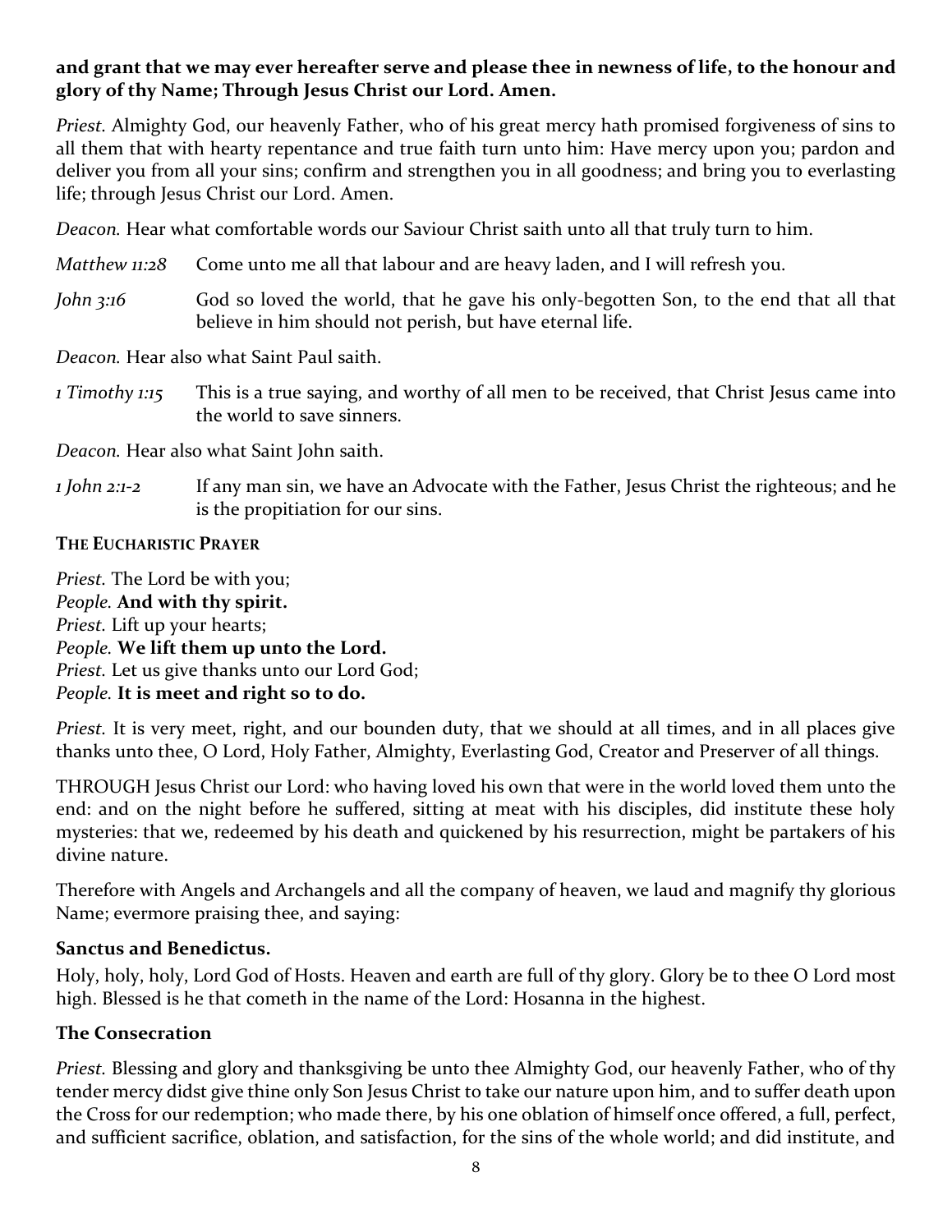in his holy Gospel command us to continue, a perpetual memorial of that his precious death, until his coming again.

Hear us, O merciful Father, we most humbly beseech thee; and grant that we receiving these thy creatures of bread and wine, according to thy Son our Saviour Jesus Christ's holy institution, in remembrance of his death and passion, may be partakers of his most blessed Body and Blood; who, in the same night that he was betrayed, took Bread; and, when he had given thanks, he brake it; and gave it to his disciples, saying, "Take, eat; this is my Body which is given for you: do this in remembrance of me."

Likewise after supper he took the Cup and, when he had given thanks, he gave it to them, saying, "Drink ye all of this; for this is my Blood of the new Covenant, which is shed for you and for many for the remission of sins: do this, as oft as ye shall drink it, in remembrance of me."

Wherefore, O Father, Lord of heaven and earth, we thy humble servants, with all the holy Church, remembering the precious death of thy beloved Son, his mighty resurrection, and glorious ascension, and looking for his coming again in glory, do make before thee, in this sacrament of the holy Bread of eternal life and the Cup of everlasting salvation, the memorial which he hath commanded; And we entirely desire thy fatherly goodness mercifully to accept this our sacrifice of praise and thanksgiving, most humbly beseeching thee to grant, that by the merits and death of thy Son Jesus Christ, and through faith in his blood, we and all thy whole Church may obtain remission of our sins, and all other benefits of his passion; and we pray that by the power of the Holy Spirit, all we who are partakers of this holy Communion may be fulfilled with thy grace and heavenly benediction; through Jesus Christ our Lord, by whom and with whom, in the unity of the Holy Spirit, all honour and glory be unto thee, O Father Almighty, world without end. **Amen.**

*Priest.* Now as our saviour Christ has taught us, we are bold to say.

*Priest and people together.* **Our Father who art in heaven, hallowed be thy Name, thy kingdom come, thy will be done, on earth as it is in heaven. Give us this day our daily bread; and forgive us our trespasses, as we forgive them that trespass against us; and lead us not into temptation, but deliver us from evil. For thine is the kingdom, the power, and the glory, For ever and ever. Amen.**

*Priest.* The peace of the Lord be always with you; *People.* **And with thy spirit.**

*Priest and people together.* **We do not presume to come to this thy Table, O merciful Lord, Trusting in our own righteousness, But in thy manifold and great mercies. We are not worthy So much as to gather up the crumbs under thy Table. But thou art the same Lord, Whose property is always to have mercy: Grant us therefore, gracious Lord, So to eat the Flesh of thy dear Son Jesus Christ, And to drink his Blood, That our sinful bodies may be made clean by his Body, And our souls washed through his most precious Blood, And that we may evermore dwell in him, And he in us. Amen.**

**Agnus Dei.**

O Lamb of God, that takest away the sin of the world, have mercy upon us. O Lamb of God, that takest away the sin of the world, have mercy upon us. O Lamb of God, that takest away the sin **of the world, grant us thy peace.**

*Priest*. Behold the Lamb of God, which taketh away the sin of the world.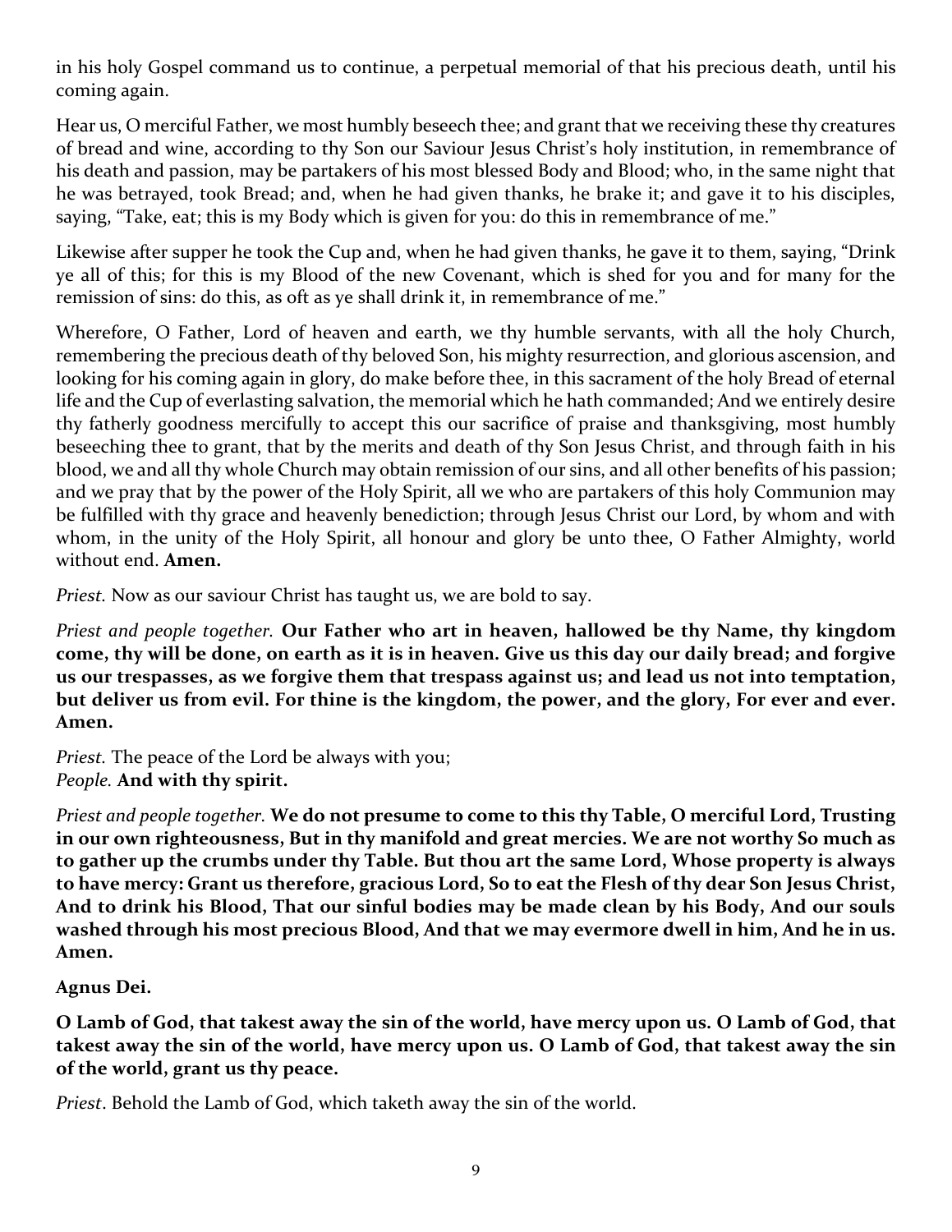#### **Communion Sentence.**

The Lord Jesus, after he had supped with his disciples, and had washed their feet, said unto them: **Know ye what I your Lord and Master have done unto you**? I have given you an example that ye should do as I have done unto you.

**Hymn. #320** *My God and is thy table spread (Rockingham)*

**1 My God, and is thy table spread, and does thy cup with love o'erflow? Thither be all thy children led, and let them all thy sweetness know.**

**2 Hail, sacred feast which Jesus makes, rich banquet of his flesh and blood!**

**Thrice happy he, who here partakes that sacred stream, that heavenly food.**

**3 O let thy table honoured be, and furnished well with joyful guests; and may each soul salvation see, that here its sacred pledges tastes**

#### **THE CONCLUDING RITE**

*Priest.* O Lord our God, who hast refreshed us with the food of life: we beseech thee: that we who observe this institution in the time of our mortal life, may obtain the benefit thereof in thy gift of immortality. Through Jesus Christ our Lord.

*The Blessed Sacrament will be taken to St Anne's Chapel.* 

*Hymn. #326 Of the glorious bod y telling (Pange Lingua)*

**1. Of the glorious body telling, O my tongue, its mysteries sing, And the blood, all price excelling, Which the world's eternal King, In a noble womb once dwelling, Shed for this world's ransoming. 2. Given for us, for us descending, Of a Virgin to proceed, Man with man in converse blending, Scattered he the gospel seed, Till his sojourn drew to ending, Which he closed in wondrous deed. 3. At the last great supper lying Circled by his brethren's band, Meekly with the law complying, First he finished its command, Then, immortal food supplying, Gave himself by his own hand. 4. Word-made-flesh, by word he maketh Very Bread his flesh to be; Man in wine Christ's blood partaketh: And if senses fail to see, Faith alone the true heart waketh To behold the mystery. 5. Therefore we, before him bending, This great sacrament revere: Types and shadows have their ending, For the newer rite is here; Faith, our outward sense befriending, Makes the inward vision clear. 6. Glory let us give and blessing To the Father and the Son, Honour, might and praise addressing, While eternal ages run; Ever too his love confessing, Who, from both, with both is one.** 

Once the transfer of the sacrament is complete, the High altar and sanctuary are stripped. Psalm 22 is read together.

**PSALM 22.** *Deus, Deus meus..*

**1 MY God, my God, why hast thou forsaken me, / and art so far from my help, and from the words of my complaint?**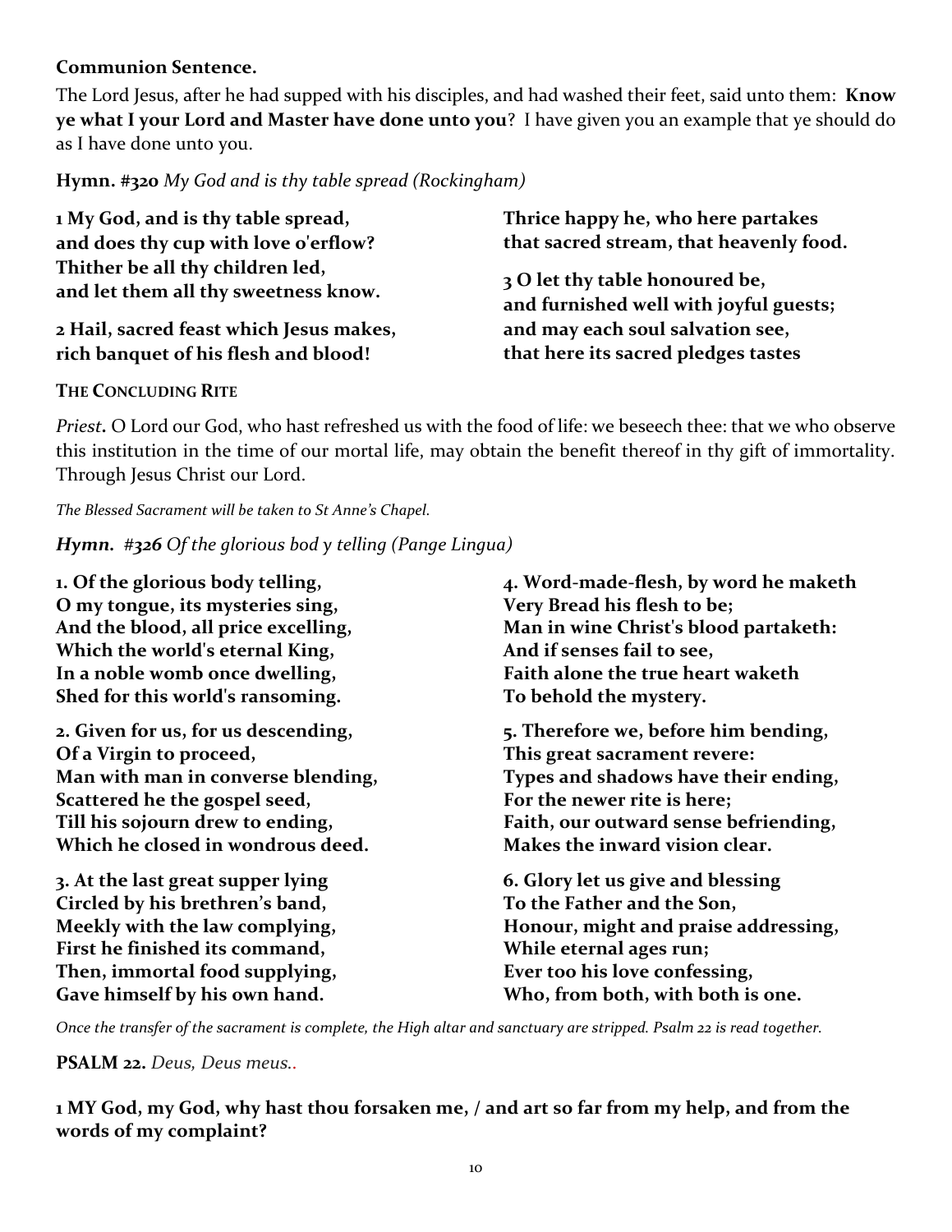**O my God, I cry in the day-time, but thou hearest not; / and in the night-season also I take no rest.**

**And thou continuest holy, / O thou worship of Israel.**

**Our fathers trusted in thee; / they trusted in thee, and thou didst deliver them.**

 **They called upon thee, and were saved; / they put their trust in thee, and were not confounded.**

 **But as for me, I am a worm and no man; / a very scorn of men, and the outcast of the people. All they that see me laugh me to scorn; / they shoot out their lips, and shake their heads, Saying, 'He trusted in God, that he would deliver him; / let him deliver him, if he delighteth** 

**in him.' But thou art he that took me from the womb; / thou wast my hope, when I hanged yet upon** 

**my mother's breasts.**

 **I have been left unto thee ever since I was born; / thou art my God even from my mother's womb.**

**O go not from me, for trouble is hard at hand, / and there is none to help me.**

**MANY oxen are come about me; / strong bulls of Bashan close me in on every side.**

**They gape upon me with their mouths, / as it were a ramping and a roaring lion.**

 **I am poured out like water, and all my bones are out of joint; / my heart also in the midst of my body is even like melting wax.**

 **My strength is dried up like a potsherd, and my tongue cleaveth to my gums, / and thou bringest me into the dust of death.**

 **For many dogs are come about me, / and the council of the wicked layeth siege against me. They pierced my hands and my feet; I may count all my bones: / they stand staring and looking upon me.**

**They part my garments among them, / and cast lots upon my vesture.**

**But be not thou far from me, O LORD; / thou art my succour, haste thee to help me.**

**Deliver my soul from the sword, / and my life from the power of the dog.**

 **Save me from the Lion's mouth; / thou hast heard me also from among the horns of the wild oxen.**

 **I WILL declare thy Name unto my brethren; / in the midst of the congregation will I praise thee.**

 **O praise the LORD, ye that fear him: / magnify him, all ye of the seed of Jacob, and stand in awe of him, all ye seed of Israel.**

 **For he hath not despised nor abhorred the low estate of the poor; / he hath not hid his face from him; but when he called unto him he heard him.**

 **Of thee cometh my praise in the great congregation; / my vows will I perform in the sight of them that fear him.**

 **The poor shall eat and be satisfied; they that seek after the LORD shall praise him; / may your heart live for ever.**

 **ALL the ends of the world shall remember, and be turned unto the LORD; / and all the kindreds of the nations shall worship before him.**

**For the kingdom is the LORD'S / and he is the Governor among the nations.**

 **Surely to him shall all the proud of the earth bow down; / and before him shall kneel all that go down into the dust, and he that cannot keep his soul alive.**

 **Their posterity shall serve him; / it shall be told of the Lord unto a generation yet to come. And men shall declare his righteousness/ unto a people that shall be born, that he hath done it.**